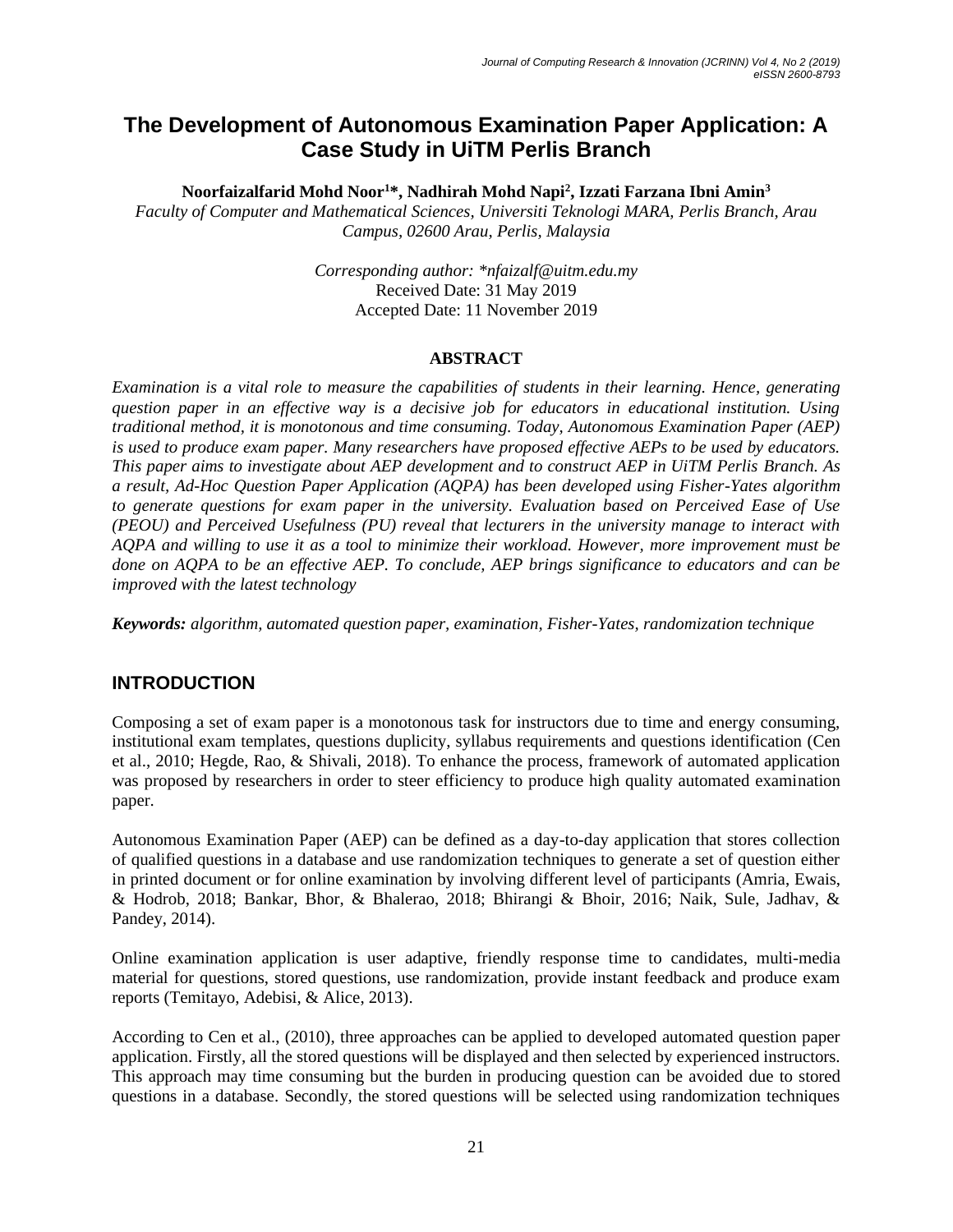that embedded in the application. In this implementation, only selected and limited question will be produced automatically. It eliminates the functionality of human in generating the question paper. Finally, the randomized question can be customized accordingly to the user and seems be able to produce more version of question paper. However, the authors claimed that using randomization techniques may cause deadlock in computer and finally question paper failed to be produced.

AEP as a tool in educational institution must be developed to support Bloom's taxonomy cognitive levels such as course syllabus, difficulty level, coverage of cognitive level, marks, subject and question type (Amria et al., 2018). These are the constraints that AEP must be properly handled.

According to Liu & Wang (2013), exam paper in AEP can be developed using random variable algorithm, backtracking algorithm and artificial algorithm. However, the authors suggested that artificial algorithm is the best solution to generate exam paper due to the drawback of time processing for large repository in random variable algorithm and backtracking algorithm. Researchers have already implemented artificial algorithm in AEP such as fuzzy logic, ant colony and genetic algorithm (Chavan & Mohandas, 2016; Hasimah, Teo, Bakar, Rezduan, & Rashid, 2014; Liu & Wang, 2013). Instead of the methods mentioned above, Fisher-Yates algorithm also has been used for AEP (Hegde et al., 2018). It seems that randomization is compulsory feature in AEP to make sure high quality of question paper production in educational institution.

### **Design and Development of AQPA**

This section discusses about the construction of an application for AEP known as Ad-Hoc Question Paper Application (AQPA). AQPA produces a set of printed exam paper based on courses in UiTM Perlis Branch. Instead of using word processor application to compose exam paper, AQPA offers a new approach for lecturers to create exam paper in web application using Fisher-Yates algorithm.

To brief about AQPA, a Context Diagram in Figure 1 is used to explain the process in AQPA. From the diagram, *Administrator* and *Lecturer* are the level of participants in AQPA. The *Administrator* is a person that has responsibility to manage users in AQPA. AQPA allows lecturers to register themselves as *Lecturer*. Once registration is completed, the user needs to login using their own credential. The login page can be accessed from the main page as shown in Figure 2. Once login is done, Lecturer can add new exam paper, manage questions and lastly generate the exam paper as printed document.



Figure 1: AQPA Context Diagram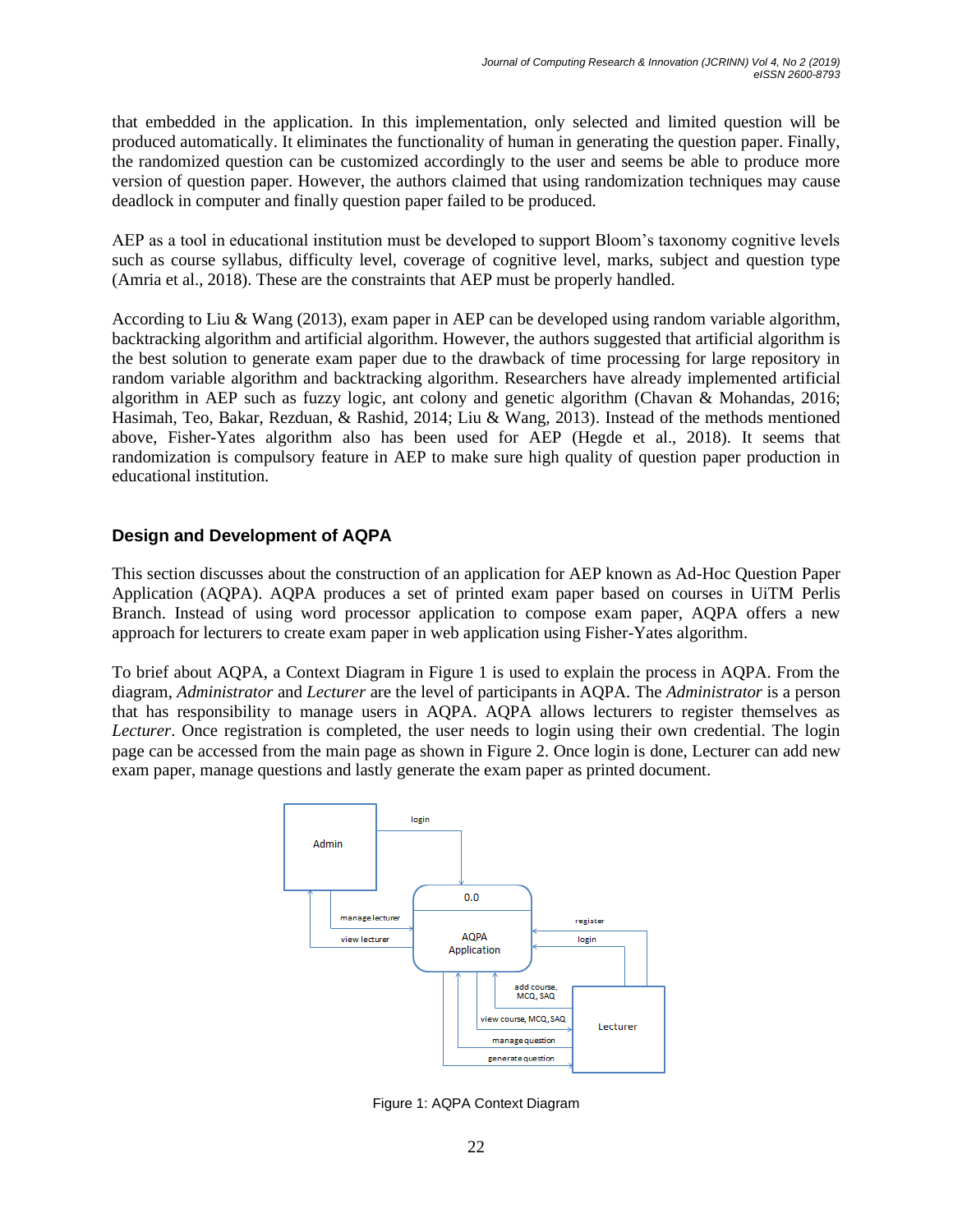

Figure 2: AQPA Front Page

To start using AQPA, *Lecturer* need to enter constraints for the exam paper such as Course Code, Course Name, Semester and Exam Duration as shown in Figure 3.

|                                  |                             | AD HOC QUESTION PAPER APPLICATION (AQPA) |
|----------------------------------|-----------------------------|------------------------------------------|
|                                  | <b>ADD COURSE</b>           |                                          |
| AQP.                             | Course Code                 |                                          |
| <b>#HOME</b>                     | Course Name<br>Semester     |                                          |
| Add New Question Paper           | <b>Examination Duration</b> |                                          |
| Q View Question<br>٠             | Add                         | Ned                                      |
| <b>B</b> Generate Question Paper |                             |                                          |
| <b><i>O</i></b> Logout           |                             |                                          |
|                                  |                             |                                          |

Figure 3: Exam Paper Constraints Form

After completing the form, AQPA request the *Lecturer* to choose the question type either to enter Multiple Choice Question (MCQ) or Short Answer Question (SAQ) as shown in Figure 4 and Figure 5, respectively. Each of the page allows *Lecturer* to manage constraint based on Chapter and Difficulty Level.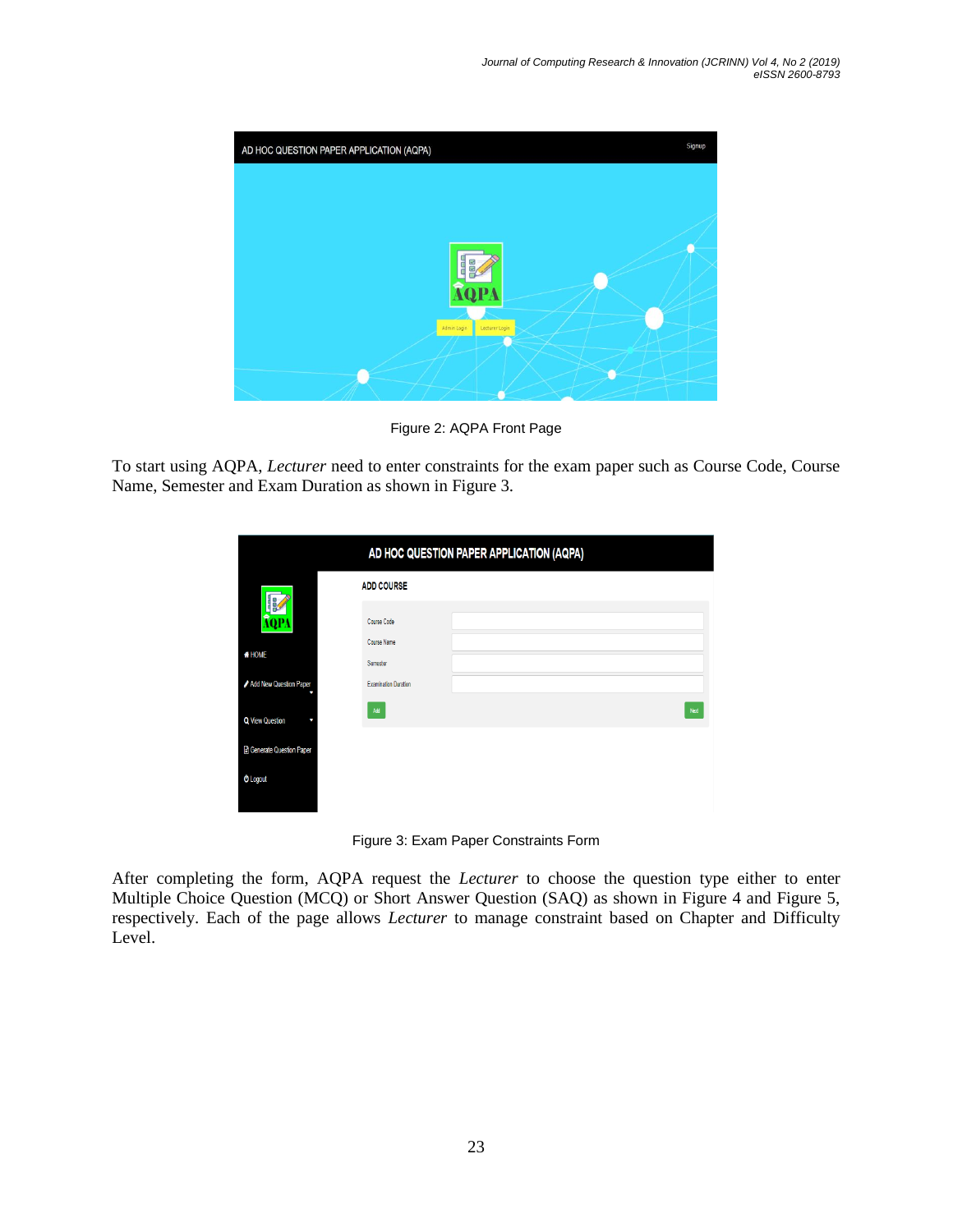ADD MULTIPLE CHOICE QUESTION (MCQ)

| Question ID             |      |
|-------------------------|------|
| Question                |      |
|                         |      |
|                         |      |
| Option 1                |      |
| Option 2                |      |
| Option 3                |      |
| Option 4                |      |
| Chapter                 |      |
| <b>Difficulty Level</b> |      |
| Add                     | Next |



| ADD SHORT ANSWER QUESTION (SAQ) |      |
|---------------------------------|------|
| Question ID                     |      |
|                                 |      |
| Question                        |      |
|                                 |      |
|                                 |      |
| Chapter                         |      |
| <b>Difficulty Level</b>         |      |
| Add                             | Back |

Figure 5: Short Answer Question (SAQ) Form

The completed questions can be viewed by *Lecturer* based on question type. For instance, Figure 6 depicts the list of MCQ question for the registered exam paper. It can be observed that user can edit and delete the current questions by clicking the appropriate icon.

Figure 7 illustrates the page when *Lecturer* click *Generate Question Paper* menu. The page displays the randomized questions based on exam paper. On the top of the page, there are three buttons that allow *Lecturers* to randomize the questions, to print all the questions and to print the cover page for the exam paper.

| AD HOC QUESTION PAPER APPLICATION (AQPA) |                                                                                       |                                                                      |                                            |                                                |                                                                  |                           |                |                            |        |   |  |
|------------------------------------------|---------------------------------------------------------------------------------------|----------------------------------------------------------------------|--------------------------------------------|------------------------------------------------|------------------------------------------------------------------|---------------------------|----------------|----------------------------|--------|---|--|
| <b>AQP</b>                               | VIEW MULTIPLE CHOICE QUESTION (MCQ)<br>Course Code : AIS235                           |                                                                      |                                            |                                                |                                                                  |                           |                |                            |        |   |  |
| <b># HOME</b>                            | Course Name: PRINCIPLES OF DATABASE SYSTEM<br><b>Examination Title : JANUARY 2019</b> |                                                                      |                                            |                                                |                                                                  |                           |                |                            |        |   |  |
| Add New Question Paper                   | <b>Examination Duration : 2 HOURS</b><br>Add More                                     |                                                                      |                                            |                                                |                                                                  |                           |                |                            |        |   |  |
| Q View Question                          | Question<br>Id                                                                        | Question                                                             | Option 1                                   | Option 2                                       | Option 3                                                         | Option 4                  | Chapter        | <b>Difficulty</b><br>Level | Action |   |  |
| <b>Generate Question Paper</b>           | 01                                                                                    | A Database Management<br>System (DBMS) is                            | a) Collection of<br>interrelated data      | b) Collection of<br>programs to access<br>data | c) Collection of data<br>describing one particular<br>enterprise | d) All of<br>the<br>above | $\overline{2}$ | C1                         | ø      | m |  |
| <b>O</b> Logout                          | 02                                                                                    | Which of the following is not a<br>level of data abstraction?        | a) Physical Level                          | <b>b) Critical Level</b>                       | c) Logical Level                                                 | d) View<br>Level          | $\overline{2}$ | C <sub>1</sub>             | ø      | 奤 |  |
|                                          | 03                                                                                    | Disadvantages of File<br>systems to store data is:                   | a) Data<br>redundancy and<br>inconsistency | b) Difficulty in<br>accessing data             | c) Data isolation                                                | d) All the<br>above       | $\overline{c}$ | C <sub>1</sub>             | ø      | 亩 |  |
|                                          | 04                                                                                    | In an Entity-Relationship<br><b>Diagram Rectangles</b><br>represents | a) Entity set                              | b) Attributes                                  | c) Database                                                      | d) Tables                 | $\overline{2}$ | C1                         | ß,     | 亩 |  |

Figure 6: Short Answer Question (SAQ) Form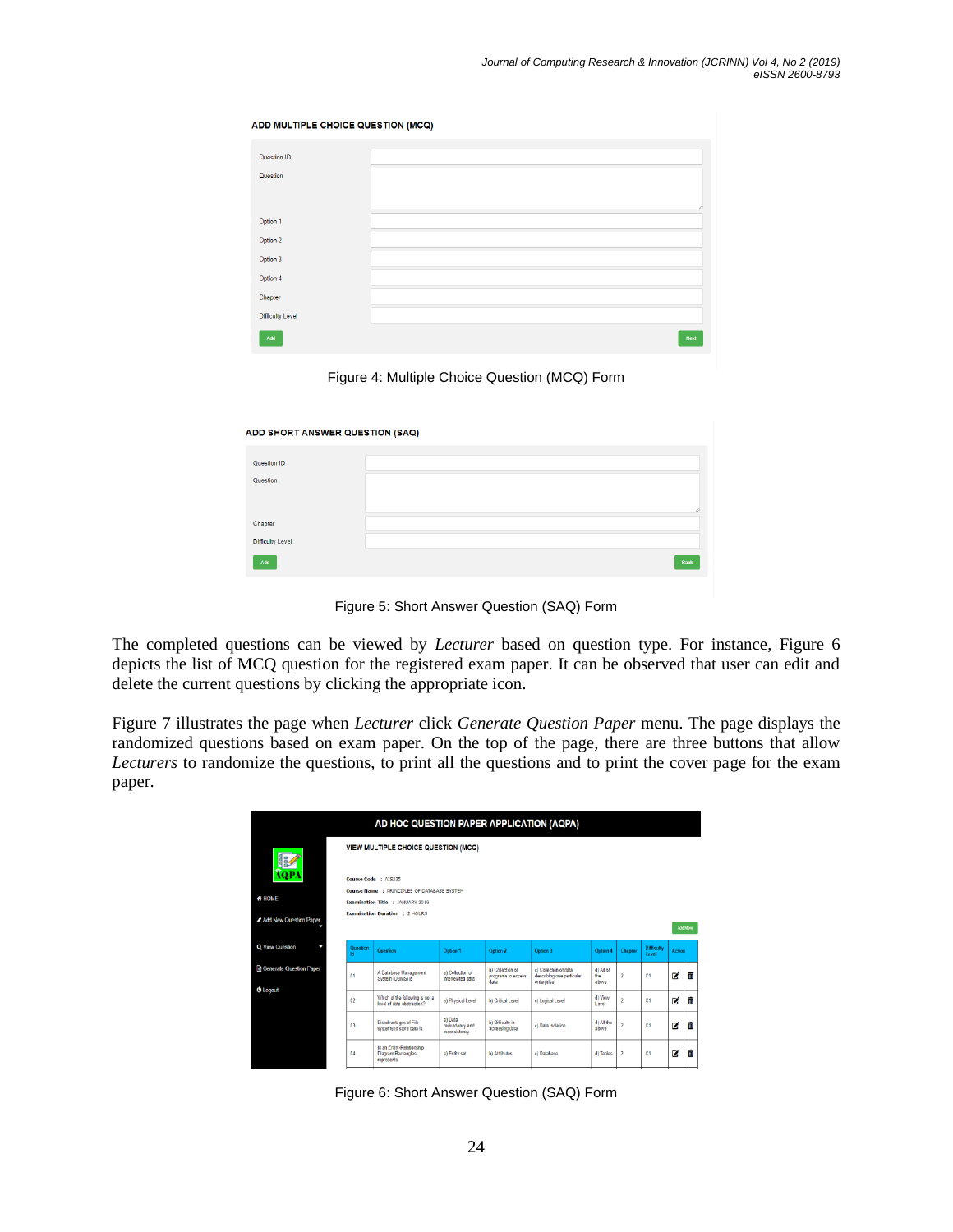

Figure 7: Questions in Exam Paper

Button *Randomize* will regenerate the questions in random order again. Fisher-Yates algorithm is used in AQPA for the questions. The code in Figure 8 was retrieved in GitHub web page and has been modified to suit with AQPA page coding. The code successfully randomized the questions in AQPA.

```
<?php
$totQues = array();if(mysqli_num_rows($result)>0){
          while($row =mysqli_fetch_array($result)){
                              $totQues[]=$row;
          }
}function MyShuffle(&$totQues) {
     for($i = 0; $i < sizeof($totQues); ++$i) {
        \mathcal{S}r = rand(0, \, \mathcal{S}i); $tmp = $totQues[$i];
         $totQues[$i] = $totQues[$r];
         $totQues[$r] = $tmp; 
      }
}
?>
<?php
MyShuffle($totQues, $totQues1);
$n=1;
foreach($totQues as $tot)
{
          echo"<pre>";
          echo"$n. ";
          echo $tot['ques']."";
          $n++;
          echo"</pre>";
}
?>
```


Button *Print* will print all the questions as UiTM Perlis Branch exam paper without a cover page.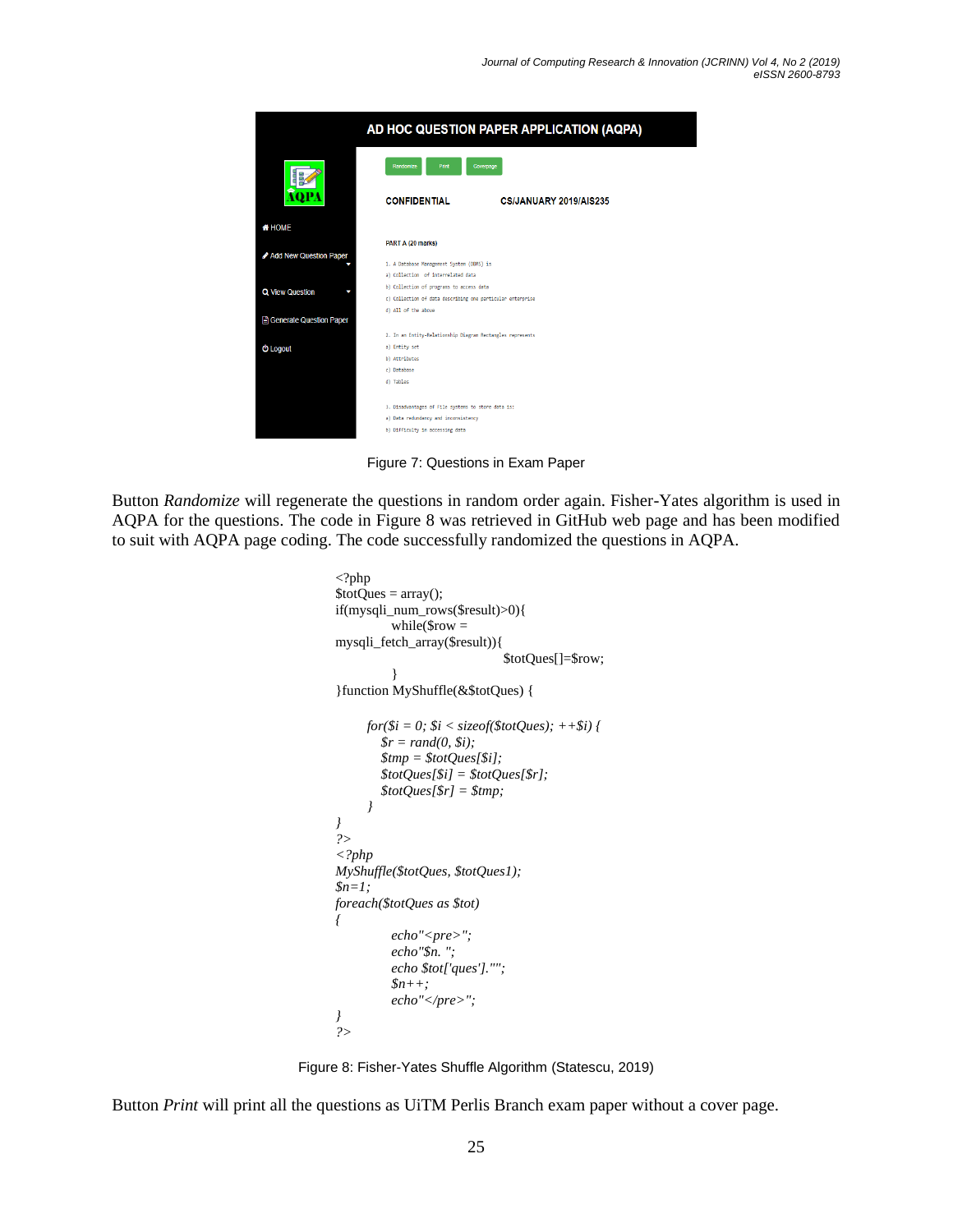To get a complete exam paper set, *Lecturer* need to print cover page using button *Coverpage*. Figure 9 shows the example of exam paper. Finally, *Lecturer* can combine the printed materials as a set of exam paper.

|                  |                                                         |                                                                                            | AC/JAN2019/AIS235 |                                                                        |          |
|------------------|---------------------------------------------------------|--------------------------------------------------------------------------------------------|-------------------|------------------------------------------------------------------------|----------|
|                  | <b>CONFIDENTIAL</b>                                     | UNIVERSITI TEKNOLOGI MARA<br>TEST <sub>1</sub>                                             |                   | QUESTION 1 (10 marks)<br>a) What is Database Management System (DBMS)? | (2 marks |
|                  | COURSE<br><b>COURSE CODE</b><br>TIME<br><b>SEMESTER</b> | : PRINCIPLE OF DATABASE SYSTEM<br>: AIS235<br>: 2 HOURS<br>: JANUARY 2019                  |                   | b) Explain "data is raw facts".                                        | (2 marks |
| 1.               | <b>INSTRUCTIONS TO CANDIDATES</b>                       | This question paper consists of FOUR (4) questions.                                        |                   |                                                                        |          |
| $\overline{2}$ . |                                                         | Answer ALL questions in the question paper.                                                |                   | c) Describe THREE (3) characteristics of valuable Information          | (6 marks |
|                  |                                                         |                                                                                            |                   |                                                                        |          |
|                  |                                                         |                                                                                            |                   |                                                                        |          |
|                  | <b>NAME</b>                                             | the control of the control of the control of the                                           |                   |                                                                        |          |
|                  | <b>GROUP</b>                                            | The control of the control of the control of                                               |                   |                                                                        |          |
|                  |                                                         | <b>LECTURER: CONTRACT STATE</b>                                                            |                   |                                                                        |          |
|                  |                                                         | DO NOT TURN THIS PAGE UNTIL YOU ARE TOLD TO DO SO<br>This test consists of 6 printed pages |                   | $\rightarrow$                                                          |          |

Figure 9: Printed Exam Paper Cover and Question Page

## **USER EVALUATION**

Evaluation for APQA is based on Technology Acceptance Model (TAM). TAM can be used to evaluate user behaviour for AQPA as an AEP (Abdullah, Ward, & Ahmed, 2016). In TAM, Perceived Ease of Use (PEOU) and Perceived Usefulness (PU) is the main pillar to describe level of user acceptance to use application in easy and less effort and to identify level of effectiveness of application in job performance, respectively (Abdullah et al., 2016; Davis, 2013).

The testing of AQPA was conducted from  $1<sup>th</sup> - 17<sup>th</sup>$  May 2019 involving 20 lecturers from Faculty of Computer and Mathematical Sciences (45%), Faculty of Accountancy (25%), Faculty of Applied Sciences (15%) and Faculty of Business and Management (15%) in UiTM Perlis Branch.

Table 1 shows the Likert Scale with 5 point of scales that has been used for PEOU and PU questionnaires.

| <b>Scale</b> | <b>Description</b>       |
|--------------|--------------------------|
|              | <b>Strongly Agree</b>    |
|              | Agree                    |
|              | Neutral                  |
|              | Disagree                 |
|              | <b>Strongly Disagree</b> |

| Table 1: Scales Description |  |  |
|-----------------------------|--|--|
|-----------------------------|--|--|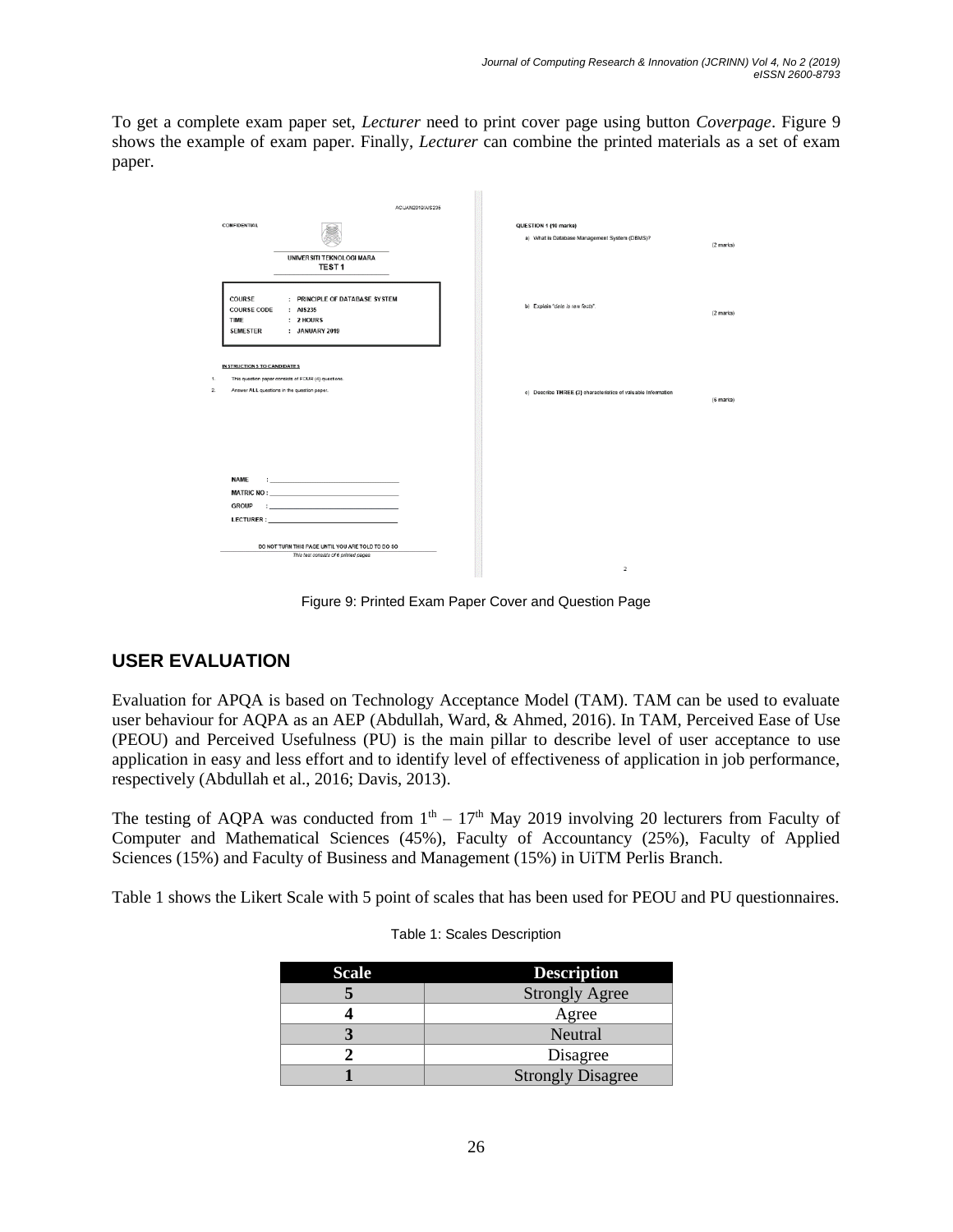### **Perceived Ease of Use (PEOU) Result**

In Table 2, there are seven questions for PEOU evaluation among the respondents. It can be observed that the lectures agree that AQPA is interactive web  $(Q1, Q4, Q5)$  and  $(Q6)$  yet confused how AQPA can perform to complete their task (Q2and Q3). However, they willing to use AQPA as AEP to generate exam paper (Q7).

|                 | Range                   | $\overline{2}$ | 3              | 4              | 5    |
|-----------------|-------------------------|----------------|----------------|----------------|------|
|                 | Criteria                |                |                |                |      |
| Q1              | Learning to operate     | $\overline{2}$ | $\overline{2}$ | 16             |      |
|                 | the AQPA would be       | $(10\%)$       | $(10\%)$       | (80%)          |      |
|                 | easy for me.            |                |                |                |      |
| $\overline{Q2}$ | I would find it easy to | 8              | 10             | $\overline{2}$ |      |
|                 | get AQPA to do what     | $(40\%)$       | $(50\%)$       | $(10\%)$       |      |
|                 | I want to do.           |                |                |                |      |
| Q <sub>3</sub>  | Using the AQPA          |                | 18             | 1              | 1    |
|                 | enables me to           |                | $(90\%)$       | (5%)           | (5%) |
|                 | accomplish tasks        |                |                |                |      |
|                 | more quickly.           |                |                |                |      |
| Q <sub>4</sub>  | It would be easy for    |                | 9              | 11             |      |
|                 | me to become skillful   |                | (45%)          | (55%)          |      |
|                 | at using the AQPA.      |                |                |                |      |
| Q5              | My interaction with     |                | 6              | 13             | 1    |
|                 | AQPA would be clear     |                | (30%)          | (65%)          | (5%) |
|                 | and understandable.     |                |                |                |      |
| Q <sub>6</sub>  | I would find the        |                | 16             | $\overline{4}$ |      |
|                 | AQPA easy to use.       |                | $(80\%)$       | (20%)          |      |
| Q7              | I intend to use the     | 3              | 6              | 10             | 1    |
|                 | AQPA in the future.     | (15%)          | $(30\%)$       | $(50\%)$       | (5%) |

| Table 2: Perceived Ease of Use (PEOU) Result |  |  |  |
|----------------------------------------------|--|--|--|
|                                              |  |  |  |

### **Perceived of Usefulness (PU) Result**

Table 3 depicts the questions and the results for PU testing. Firstly, the lecturers hesitate and confound on AQPA as AEP that can practically assist them to generate exam paper (Q1, Q3, Q4, Q5 and Q9). However, they believe that AQPA is a functional tool for exam paper production (Q2).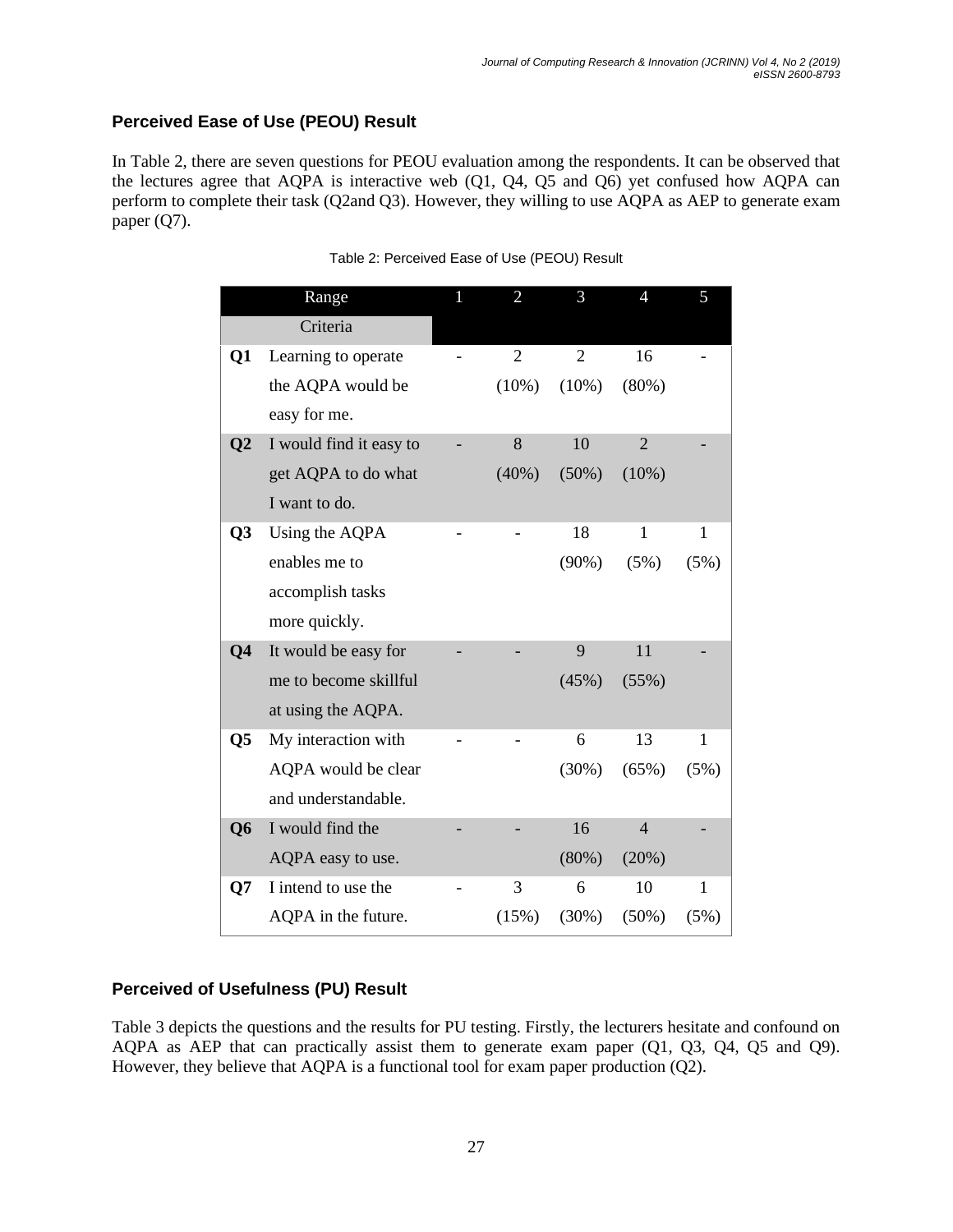AQPA features are well functioned to them especially in managing MCQ and SAQ questions (Q6 and Q8). They also agree using Fisher-Yates algorithm in AQPA is working to randomize the set of questions in many times (Q7). Instead of unsure respond for some functionalities in AQPA, the lecturers agree that AQPA can be used to manage questions in exam paper preparation (Q10).

|                 | Range                     | 1 | $\overline{2}$ | 3              | $\overline{4}$ | 5            |
|-----------------|---------------------------|---|----------------|----------------|----------------|--------------|
|                 | Criteria                  |   |                |                |                |              |
| Q1              | Using AQPA would          |   | $\overline{4}$ | 13             | $\overline{3}$ |              |
|                 | enable to create the      |   | (20%)          | (65%)          | (15%)          |              |
|                 | question paper            |   |                |                |                |              |
|                 | automatically.            |   |                |                |                |              |
| $\overline{Q2}$ | Using AQPA would          |   | $\overline{2}$ | 9              | 8              | $\mathbf{1}$ |
|                 | improve the way lecturer  |   | $(10\%)$       | (45%)          | (40%)          | (5%)         |
|                 | creates a question paper. |   |                |                |                |              |
| Q <sub>3</sub>  | Using AQPA would          |   | $\overline{2}$ | 11             | $\overline{7}$ |              |
|                 | increase university and   |   | $(10\%)$       | (55%)          | (35%)          |              |
|                 | lecturer productivity.    |   |                |                |                |              |
| Q <sub>4</sub>  | Using AQPA would          |   |                | 17             | $\overline{3}$ |              |
|                 | enhance the               |   |                | (85%)          | (15%)          |              |
|                 | effectiveness in          |   |                |                |                |              |
|                 | generating the question   |   |                |                |                |              |
|                 | paper.                    |   |                |                |                |              |
| Q5              | Using AQPA would          |   | 8              | 10             | $\overline{2}$ |              |
|                 | make it easier for        |   | (40%)          | (50%)          | (10%)          |              |
|                 | lecturer to generate a    |   |                |                |                |              |
|                 | question paper.           |   |                |                |                |              |
| Q <sub>6</sub>  | I find that by using      |   |                | $\overline{2}$ | 17             | $\mathbf{1}$ |
|                 | AQPA, I am able to        |   |                | $(10\%)$       | (85%)          | (5%)         |
|                 | manage questions (add,    |   |                |                |                |              |
|                 | edit or delete).          |   |                |                |                |              |
| Q7              | I find that by using the  |   |                | $\overline{4}$ | 16             |              |
|                 | AQPA, the questions are   |   |                | (20%)          | (80%)          |              |
|                 | randomized well.          |   |                |                |                |              |

Table 3: Perceived Usefulness (PU) Result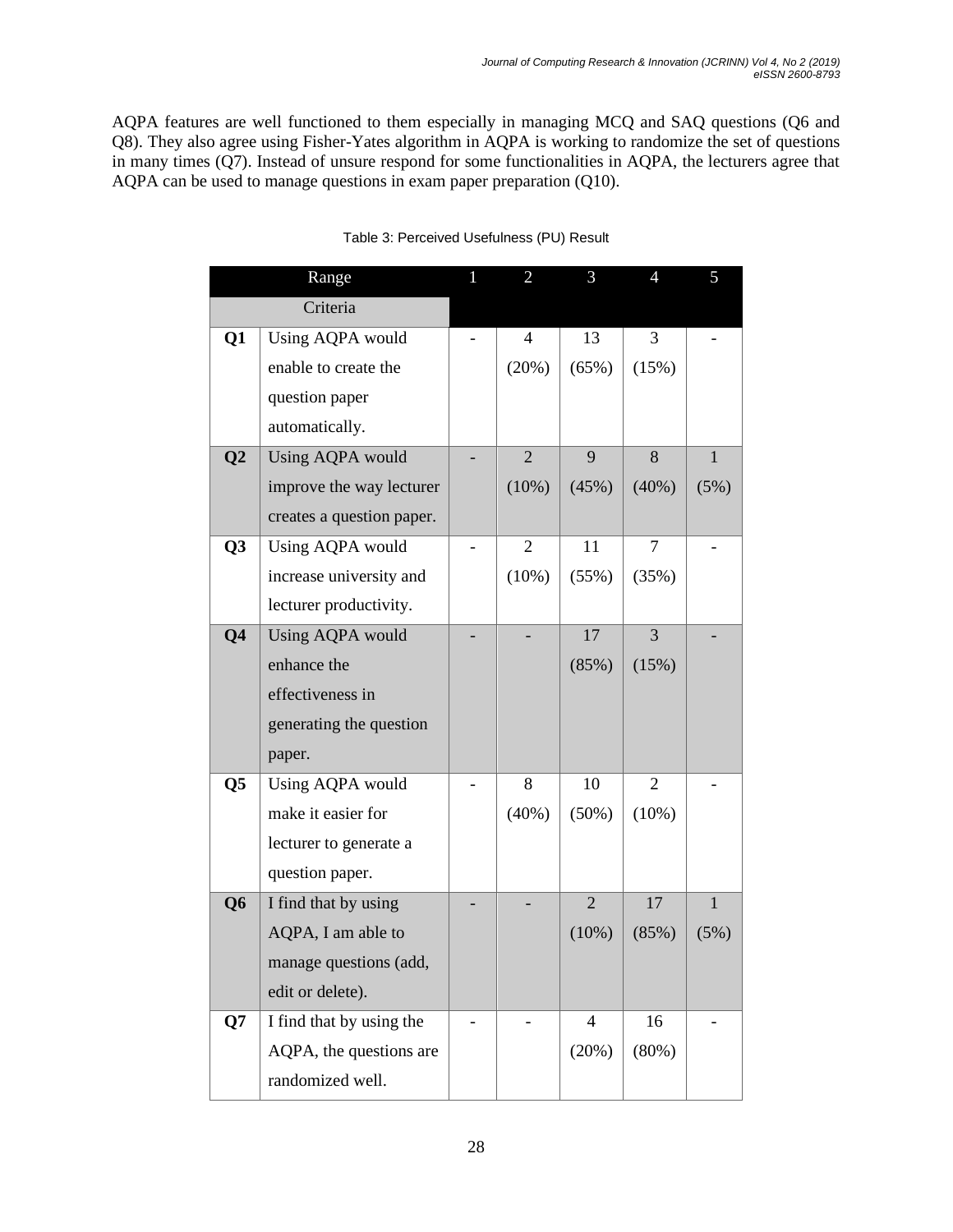| Q <sub>8</sub> | I find that by using the  |      | 6        | 13       |      |
|----------------|---------------------------|------|----------|----------|------|
|                | AQPA, I am able to        |      | (30%)    | (65%)    | (5%) |
|                | produce two types of      |      |          |          |      |
|                | questions in the question |      |          |          |      |
|                | paper.                    |      |          |          |      |
| Q9             | By using the AQPA, I      |      | 13       | 7        |      |
|                | am able to print and get  |      | (65%)    | (35%)    |      |
|                | the cover page in PDF     |      |          |          |      |
|                | format.                   |      |          |          |      |
| Q10            | I would find AQPA is a    | 1    | 6        | 13       |      |
|                | useful application.       | (5%) | $(30\%)$ | $(65\%)$ |      |

### **CONCLUSION AND RECOMMENDATION**

The term Autonomous Examination Paper (AEP) can be used to describe automated paper generator application either in mobile or web platform. The term itself includes the entire description of functional features for computer process in producing questions for exam paper. Randomization algorithm is a core element in AEP to make sure lenience usage in producing high quality exam paper. Many types of randomization can be used in AEP. AEP can be more effective if the compiled questions can be shifted as online examination instead of just an exam paper.

From the TAM evaluation, AQPA is accepted among the lectures as a tool for exam paper assistant. The slight drawback from lecturers' feedback indicate that AQPA need to improve the source codes, the interface design and the process flow. The Fisher-Yates code worked well in AQPA to randomize questions.

The development of AQPA contributes interesting findings on how to produce an effective and interactive AEP for lecturers in a university. Instead of functional randomization algorithm, the design for data flow, data storage, user interface, sequence of user action and way of questions conversion are the important elements that the researcher and the developer need to fixate in future AEP development.

Eventually, current technology such as information retrieval, big data and IoT could be integrated by the researchers and the developers to enhance the usability and effectiveness of AEP among educators in education institutions.

### **REFERENCES**

Abdullah, F., Ward, R., & Ahmed, E. (2016). Computers in Human Behavior Investigating the in fl uence of the most commonly used external variables of TAM on students ' Perceived Ease of Use ( PEOU ) and Perceived Usefulness ( PU ) of e-portfolios. *Computers in Human Behavior*, *63*, 75–90. https://doi.org/10.1016/j.chb.2016.05.014

Amria, A., Ewais, A., & Hodrob, R. (2018). A Framework for Automatic Exam Generation based on